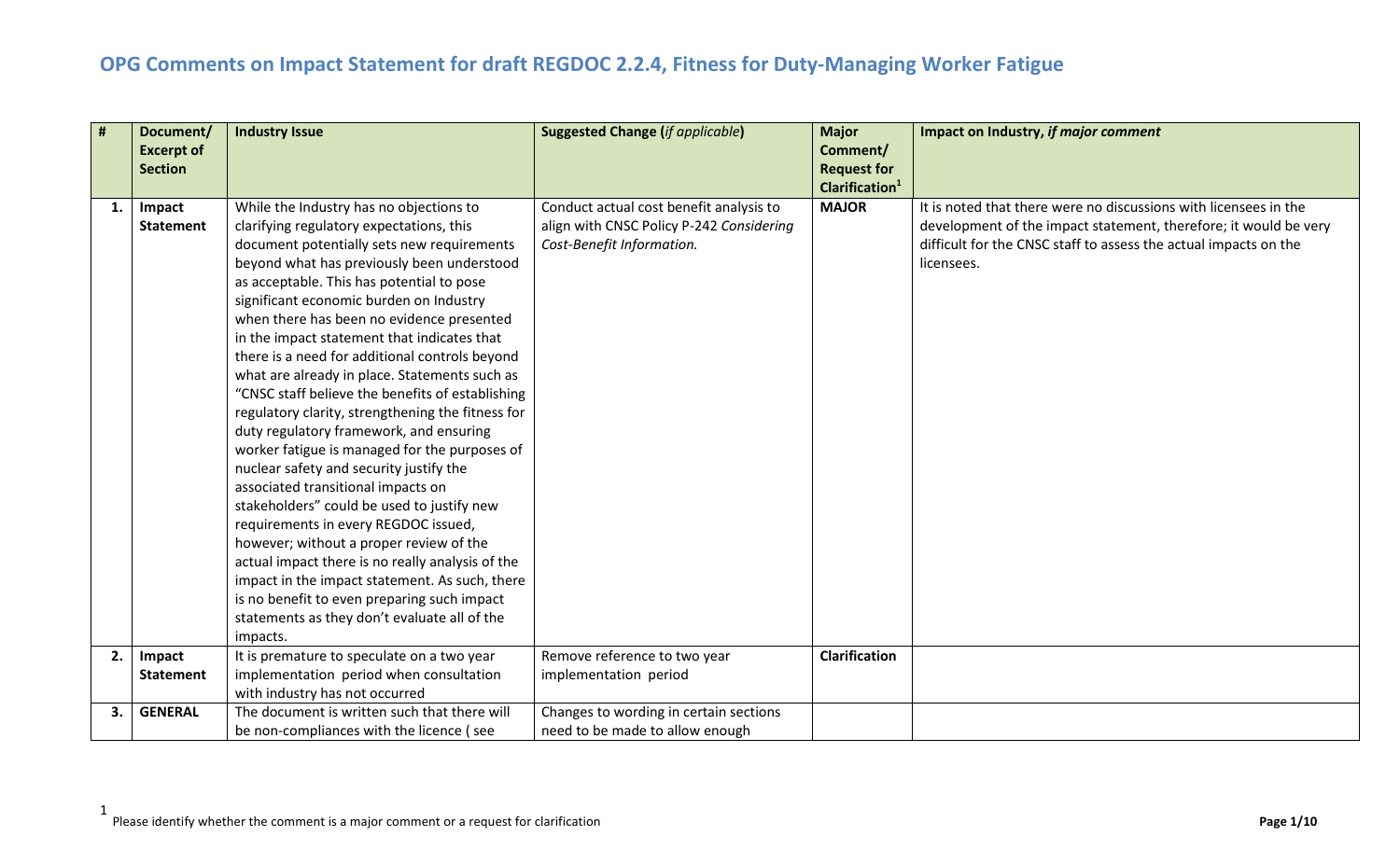|    | Document/         | <b>Industry Issue</b>                             | <b>Suggested Change (if applicable)</b>      | <b>Major</b>                                     | Impact on Industry, if major comment                                   |
|----|-------------------|---------------------------------------------------|----------------------------------------------|--------------------------------------------------|------------------------------------------------------------------------|
|    | <b>Excerpt of</b> |                                                   |                                              | Comment/                                         |                                                                        |
|    | <b>Section</b>    |                                                   |                                              | <b>Request for</b><br>Clarification <sup>1</sup> |                                                                        |
|    |                   | comments below)                                   | flexibility to the licensee to avoid licence |                                                  |                                                                        |
|    |                   |                                                   | non-compliances.(See details below)          |                                                  |                                                                        |
| 4. | Preface           | The statement "Guidance contained in this         |                                              | <b>MAJOR</b>                                     |                                                                        |
|    |                   |                                                   | Revise wording to: "Guidance contained       |                                                  | Guidance is meant to be guidance, if the licensee is required to meet  |
|    |                   | document provides information on how              | in this document provides information on     |                                                  | guidance criteria (even by other means), and then it is requirement,   |
|    |                   | requirements may be met. Licensees and            | how requirements may be met. Licensees       |                                                  | not guidance.                                                          |
|    |                   | applicants are expected to review and             | and applicants are expected to review and    |                                                  |                                                                        |
|    |                   | consider guidance; should they choose not to      | consider guidance; should they choose        |                                                  |                                                                        |
|    |                   | follow it, they should explain how their chosen   | not to follow it, they should explain how    |                                                  |                                                                        |
|    |                   | alternate approach meets regulatory               | their chosen alternate approach meets        |                                                  |                                                                        |
|    |                   | requirements" is not reasonable. Guidance is      | regulatory requirements."                    |                                                  |                                                                        |
|    |                   | meant to be guidance, if the licensee is          |                                              |                                                  |                                                                        |
|    |                   | required to meet guidance criteria, then it is    |                                              |                                                  |                                                                        |
|    |                   | requirement, not guidance.                        |                                              |                                                  |                                                                        |
| 5. | 1.2               | The requirements and guidance in section 3 of     | Request a statement for clarity be added,    | <b>MAJOR</b>                                     | Request is to provide regulatory certainty. Long refurbishment         |
|    |                   | this regulatory document apply to the             | that "Workers in a refurbishment             |                                                  | periods over many years (4 units) require clarity as to the            |
|    |                   | population of workers who have the potential      | organization, working on a unit which is     |                                                  | requirements, which is why we're asking for a documented exception     |
|    |                   | through their work activities to pose a risk to   | shut-down and fully defueled, including      |                                                  | for a specific circumstance. Likewise, decommissioning work will       |
|    |                   | nuclear safety or security, also referred to as   | the vendor population supporting             |                                                  | affect many units over a long period of time and therefore certainty   |
|    |                   | the broad population.                             | refurbishment, are excluded from the         |                                                  | of the requirements should be established up front.                    |
|    |                   | Requirements and guidance in section 4 apply      | broad population. Similarly, workers on a    |                                                  |                                                                        |
|    |                   | to a smaller subset of workers who fill safety-   | unit which has been shutdown, fully          |                                                  |                                                                        |
|    |                   | sensitive positions, as described in section 4.1. | defueled, and is undergoing safe stating     |                                                  |                                                                        |
|    |                   |                                                   | towards decommissioning, are not part of     |                                                  |                                                                        |
|    |                   |                                                   | the broad population."                       |                                                  |                                                                        |
| 6. | Section 3.2       | Bullet 4 does not include rest periods; we        | Revise wording to:                           | <b>MAJOR</b>                                     | Reference to napping possibly being permitted during a work shift      |
|    | bullet            | suggest that wording is added to clarify this     | i. 4. expectations related to rest periods,  |                                                  | will raise expectations that this is considered permissible. Industry  |
|    | 4/Page 4          | bullet as it is included in the guidance section. | if permitted by the licensees                |                                                  | position is that napping is not permitted, as it negatively impacts on |
|    | guidance-         |                                                   | Add a 5th bullet:                            |                                                  | plant and personnel safety                                             |
|    | first bullet      |                                                   | ii. 5. The process should address regular    |                                                  |                                                                        |
|    |                   | Page 4 guidance first bullet refers to naps.      | schedules that allow for a scheduled         |                                                  |                                                                        |
|    |                   | Reference to napping possibly being permitted     | period of restorative sleep if permitted by  |                                                  |                                                                        |

1 Please identify whether the comment is a major comment or a request for clarification **Page 2/10**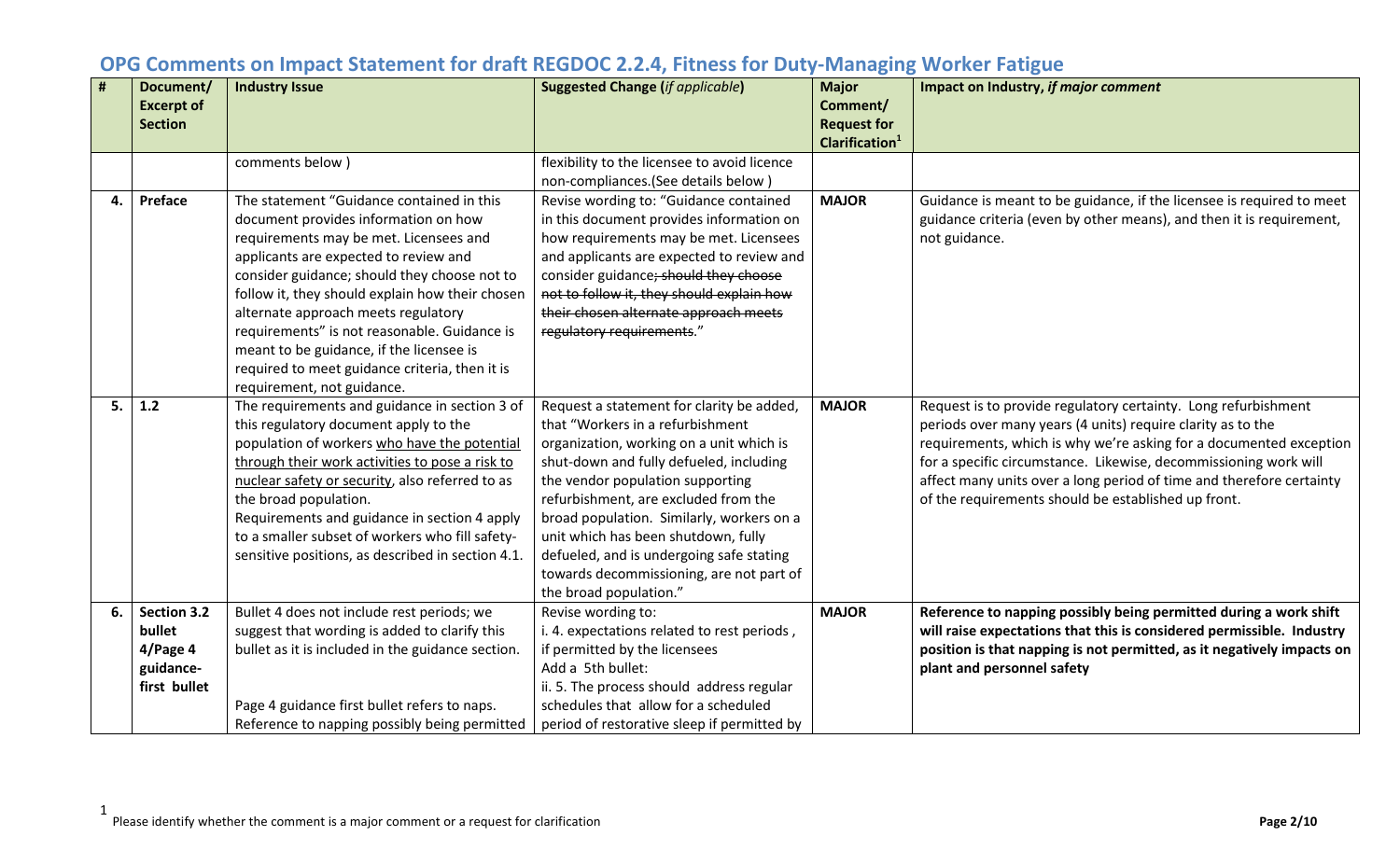| #  | Document/<br><b>Excerpt of</b><br><b>Section</b> | <b>Industry Issue</b>                                                                                                                                                                                                | <b>Suggested Change (if applicable)</b>                                                                                                                                                                                                                                                                                                                                                                                                      | <b>Major</b><br>Comment/<br><b>Request for</b> | Impact on Industry, if major comment                                                                                                                    |
|----|--------------------------------------------------|----------------------------------------------------------------------------------------------------------------------------------------------------------------------------------------------------------------------|----------------------------------------------------------------------------------------------------------------------------------------------------------------------------------------------------------------------------------------------------------------------------------------------------------------------------------------------------------------------------------------------------------------------------------------------|------------------------------------------------|---------------------------------------------------------------------------------------------------------------------------------------------------------|
|    |                                                  |                                                                                                                                                                                                                      |                                                                                                                                                                                                                                                                                                                                                                                                                                              | Clarification <sup>1</sup>                     |                                                                                                                                                         |
|    |                                                  | during a work shift will raise expectations that<br>this is considered permissible. Industry<br>position is that napping is not permitted, as it<br>negatively impacts on plant and personnel<br>safety              | the licensees<br>iii. Delete "or naps " on first bullet Page 4<br>guidance                                                                                                                                                                                                                                                                                                                                                                   |                                                |                                                                                                                                                         |
| 7. | 3.3                                              | Section 3.3 as written is overly prescriptive<br>and is contradictory to section 3.0 "                                                                                                                               | Retain first sentence up to "fatigue" and<br>add "safety sensitive and broad<br>populations"<br>Remove examples 1 though 5 in section<br>3.3                                                                                                                                                                                                                                                                                                 | Major                                          | This will lead to undue administrative burden requiring extensive<br>changes to licensees governance without any benefit on nuclear<br>safety           |
| 8. | 3.5 second<br>sentence                           | "Licensees shall review their impact on fatigue<br>levels and safety. The sentence needs to focus<br>on nuclear safety and security.                                                                                 | Revise the second sentence to read<br>" impact on nuclear safety and security "                                                                                                                                                                                                                                                                                                                                                              | Clarification                                  |                                                                                                                                                         |
| 9. | 3.6                                              | The section equates all worker fatigue to shift<br>schedules which is rarely the case as worker<br>fatigue is often linked to off work activities.<br>This should be limited to significant events not<br>all events | The schedule and hours worked are<br>captured in Tempus for all employees,<br>Recommend changing requirement to<br>"when an act or omission by a worker has<br>or may have caused or contributed to a<br>significant event and worker fatigue is<br>identified as a possible contributing<br>factor, the licensee shall review and<br>record the work schedule of workers<br>directly involved for at least one week<br>prior to the event." | Major                                          | Undue administrative burden with no benefit to safety .The<br>suggested wording will adequately capture information required to<br>prevent reoccurrence |
|    | 10.3.7                                           | Current processes facilitate assessment (e.g.<br>self-assessment process).<br>Licensees see no safety benefit to extending<br>these assessments to a broader population.                                             | Suggest changing the first sentence to<br>state<br>"Licensees shall conduct periodic<br>assessments for safety sensitive<br>positions to:"                                                                                                                                                                                                                                                                                                   | Major                                          | Undue administrative burden with no benefit to nuclear safety                                                                                           |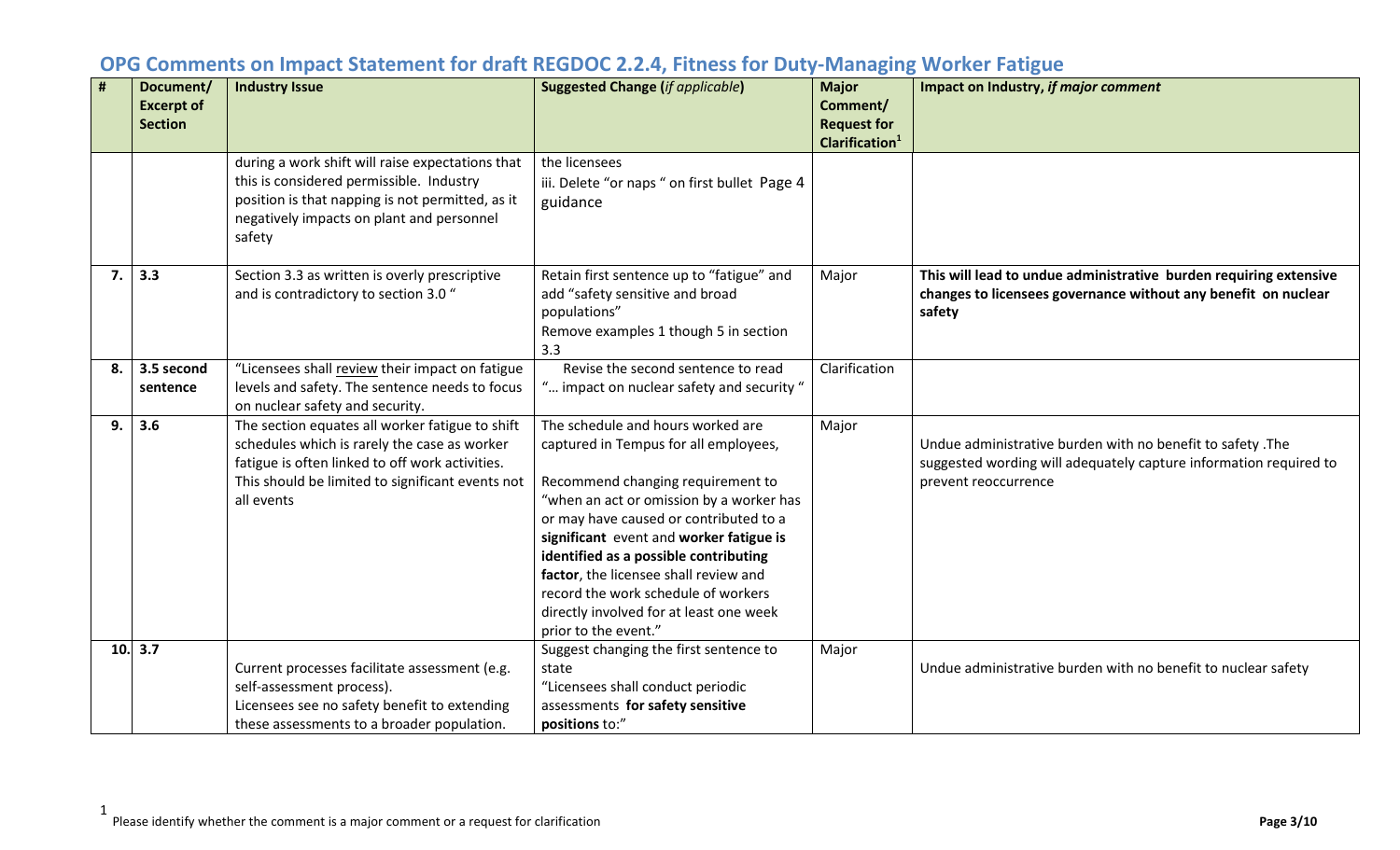| #   | Document/         | <b>Industry Issue</b>                             | <b>Suggested Change (if applicable)</b>                             | <b>Major</b>                                     | Impact on Industry, if major comment                                                                                               |
|-----|-------------------|---------------------------------------------------|---------------------------------------------------------------------|--------------------------------------------------|------------------------------------------------------------------------------------------------------------------------------------|
|     | <b>Excerpt of</b> |                                                   |                                                                     | Comment/                                         |                                                                                                                                    |
|     | <b>Section</b>    |                                                   |                                                                     | <b>Request for</b><br>Clarification <sup>1</sup> |                                                                                                                                    |
|     |                   | This should be limited to safety sensitive        |                                                                     |                                                  |                                                                                                                                    |
|     |                   | positions to ensure we get maximum safety         |                                                                     |                                                  |                                                                                                                                    |
|     |                   | benefit from the assessment                       |                                                                     |                                                  |                                                                                                                                    |
|     |                   |                                                   |                                                                     |                                                  |                                                                                                                                    |
|     |                   |                                                   |                                                                     |                                                  |                                                                                                                                    |
|     |                   |                                                   |                                                                     |                                                  |                                                                                                                                    |
|     |                   |                                                   |                                                                     |                                                  |                                                                                                                                    |
| 11. | 4.1               | SECTION 4.1 Item 2 infers that all security       | 1. In 4.1 item 2 add at the end of<br>the sentence 'unless excluded | Major                                            | Undue administrative burden with no benefit to nuclear safety .The                                                                 |
|     |                   | personnel are safety sensitive, which is not the  | based on the results of a risk                                      |                                                  | suggested changes allows licensees to adequately assess whether<br>designated nuclear security officers and designated non-NRF are |
|     |                   | case.<br>This is overly prescriptive              | informed analysis '                                                 |                                                  | considered safety sensitive personnel                                                                                              |
|     |                   |                                                   | Change item 2 to "The following<br>2.                               |                                                  |                                                                                                                                    |
|     |                   |                                                   | security personnel; designated                                      |                                                  |                                                                                                                                    |
|     |                   |                                                   | nuclear security officers                                           |                                                  |                                                                                                                                    |
| 12. | Section 4.1       | The statement "Staffing levels shall be           | Revise wording to: "Staffing levels shall be                        | <b>MAJOR</b>                                     | While staffing can be managed to ensure sufficient levels for planned                                                              |
|     |                   | sufficient to ensure that training activities,    | sufficient to ensure such that training                             |                                                  | events such as training, vacation and turnover, it is impossible ensure                                                            |
|     |                   | sickness, vacation or staff turnover do not lead  | activities, sickness, vacation or staff                             |                                                  | this for unplanned issues such as sickness. For example, there was an                                                              |
|     |                   | to non-compliance with limits on hours of         | turnover do not seldom (or rarely) lead to                          |                                                  | occasion in 2013 at one of our facilities where 3 of 6 minimum                                                                     |
|     |                   | work and recovery periods" is impossible to be    | non-compliance with limits on hours of                              |                                                  | complement staff called in sick. This is a very rare occurrence                                                                    |
|     |                   | in compliance with, in particularly for sickness. | work and recovery periods".                                         |                                                  | however, it does occur, there needs to be some flexibility to allow                                                                |
|     |                   |                                                   |                                                                     |                                                  | compliance with the licence requirements under such rare                                                                           |
| 13. | Section 4.1       | There should be some additional information       | Add the following to section 4.1:                                   | <b>MAJOR</b>                                     | occurrences.<br>The suggested change will ensure that the issue and handling of                                                    |
|     |                   | on how certified workers that are on              | "Certified workers that are temporary                               |                                                  | temporary assignments of certified workers is covered. If this is                                                                  |
|     |                   | temporary assignments to non-safety sensitive     | assignments in positions that are not                               |                                                  | applied to all certified staff performing any role then this will lead to                                                          |
|     |                   | positions are handled.                            | identified as safety-sensitive may be                               |                                                  | undue administrative burden with no safety benefit                                                                                 |
|     |                   |                                                   | treated the same as the broad population                            |                                                  |                                                                                                                                    |
|     |                   |                                                   | of workers. When the certified workers                              |                                                  |                                                                                                                                    |
|     |                   |                                                   | are providing relief coverage during their                          |                                                  |                                                                                                                                    |
|     |                   |                                                   | temporary assignment, all Section 4                                 |                                                  |                                                                                                                                    |
|     |                   |                                                   | requirements shall apply. The licensee                              |                                                  |                                                                                                                                    |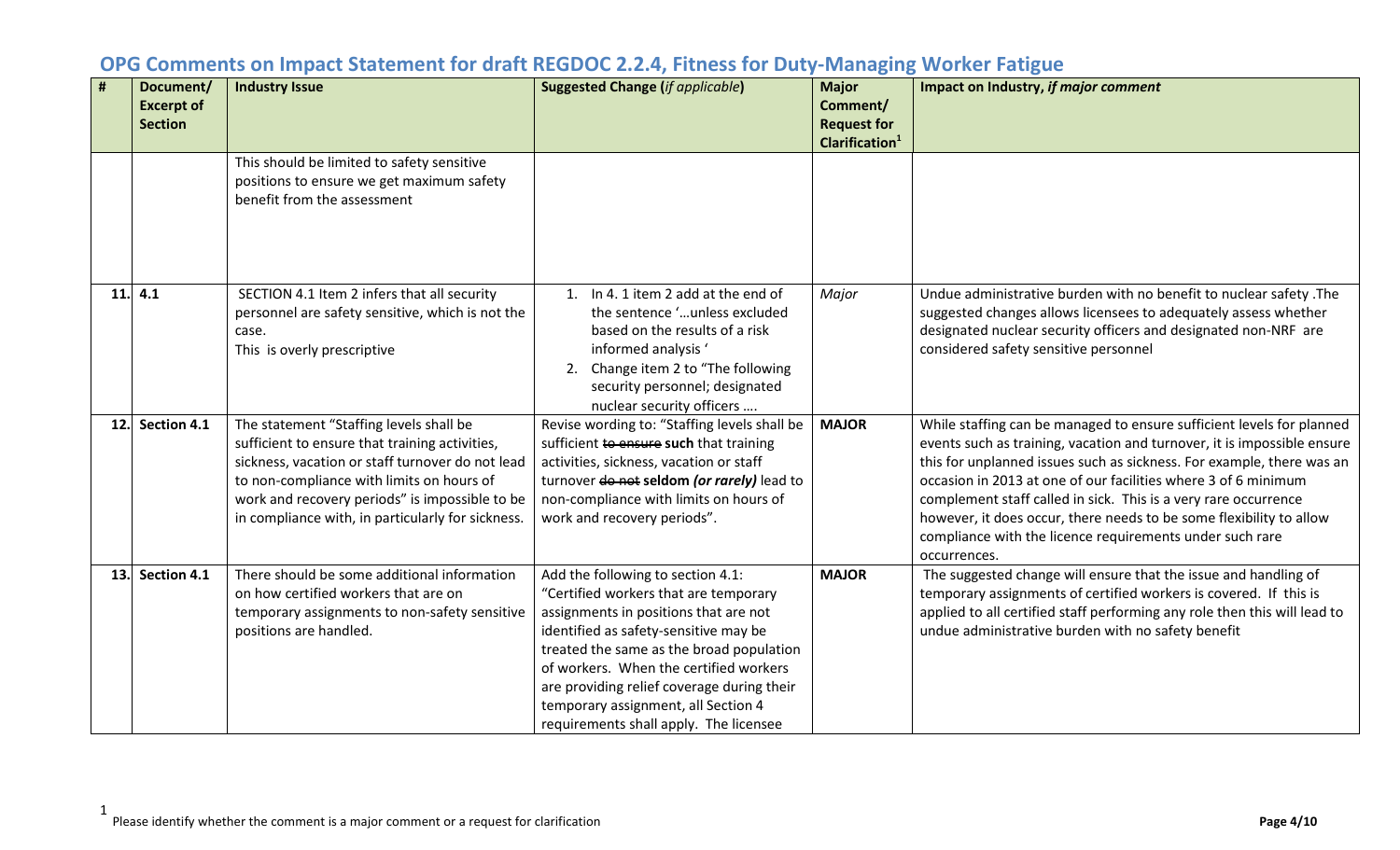| # | Document/<br><b>Excerpt of</b><br><b>Section</b> | <b>Industry Issue</b>                                                                                                                                                                                                                                                                                                                                                                                                                                                                                                                                                                                                                                                                                                                                                                                                                                                                                                                                                                                                                                                                                                                                                  | <b>Suggested Change (if applicable)</b>                                                                                                                                                                                                                                                                                                                                                                                                                                                                                                                                                                                                                                                                                                                                                                                                                                                                                                                                                                                                                         | <b>Major</b><br>Comment/<br><b>Request for</b><br>Clarification <sup>1</sup> | Impact on Industry, if major comment                                                                                                                                                                                                                                                                                                                                                                                                 |
|---|--------------------------------------------------|------------------------------------------------------------------------------------------------------------------------------------------------------------------------------------------------------------------------------------------------------------------------------------------------------------------------------------------------------------------------------------------------------------------------------------------------------------------------------------------------------------------------------------------------------------------------------------------------------------------------------------------------------------------------------------------------------------------------------------------------------------------------------------------------------------------------------------------------------------------------------------------------------------------------------------------------------------------------------------------------------------------------------------------------------------------------------------------------------------------------------------------------------------------------|-----------------------------------------------------------------------------------------------------------------------------------------------------------------------------------------------------------------------------------------------------------------------------------------------------------------------------------------------------------------------------------------------------------------------------------------------------------------------------------------------------------------------------------------------------------------------------------------------------------------------------------------------------------------------------------------------------------------------------------------------------------------------------------------------------------------------------------------------------------------------------------------------------------------------------------------------------------------------------------------------------------------------------------------------------------------|------------------------------------------------------------------------------|--------------------------------------------------------------------------------------------------------------------------------------------------------------------------------------------------------------------------------------------------------------------------------------------------------------------------------------------------------------------------------------------------------------------------------------|
|   |                                                  |                                                                                                                                                                                                                                                                                                                                                                                                                                                                                                                                                                                                                                                                                                                                                                                                                                                                                                                                                                                                                                                                                                                                                                        | shall document the treatment of certified<br>staff on temporary assignments in their<br>governing documents."                                                                                                                                                                                                                                                                                                                                                                                                                                                                                                                                                                                                                                                                                                                                                                                                                                                                                                                                                   |                                                                              |                                                                                                                                                                                                                                                                                                                                                                                                                                      |
|   | 14.4.1                                           | Identification of safety-sensitive positions:<br>Licensees shall identify safety-sensitive<br>positions through a documented, risk-<br>informed analysis.<br>Safety-sensitive positions shall include:<br>1.certified workers<br>2.the following security personnel: nuclear<br>security officers, onsite nuclear response force<br>(NRF) members, and designated non-NRF<br>personnel<br>3. positions that are part of the minimum staff<br>complement at high-power reactor facilities<br>unless excluded based on the results of the<br>risk-informed analysis<br>4.any other positions identified via the risk-<br>informed analysis performed by the licensee<br>Licensees shall list all safety-sensitive positions<br>in their governing documents.<br>Staffing levels shall be sufficient to ensure that<br>training activities, sickness, vacation or staff<br>turnover do not lead to non-compliance with<br>limits on hours of work and recovery periods.<br>Guidance<br>The risk-informed analysis to identify workers<br>who fill safety-sensitive positions should<br>consider risks related to the following:<br>•tasks of the worker during normal and | The problem with this section is that it<br>requires the same limits for all certified<br>staff whether they are working "in the<br>role" (e.g., in the control room) or not.<br>For example, the fact that the person has<br>a certificate doesn't mean that they are<br>performing their certified role at all times,<br>and thus the tighter restrictions are<br>unnecessary and onerous if they are not<br>"in the role".<br>Delete specific reference to 1) Certified<br>workers as a separate case, as the<br>requirement is already captured within 3)<br>for most cases (ANO's, CRSS's, Shift<br>Managers on duty "in the role") and will<br>be captured by 4) for the one remaining<br>case (Senior Health Physicists.<br>(Alternatively, the duty SHP could be<br>specifically identified - not all SHPs at<br>once however).<br>The "shall" statement "Safety-sensitive<br>positions shall include:" is too sweeping,<br>and allows for no graded approach or risk-<br>informed analysis. As an example, some<br>members of minimum shift complement | <b>MAJOR</b>                                                                 | If the change for certified staff is not made, there is an unnecessary<br>(not safety benefit) burden and restriction on certified staff assigned<br>to other duties, where they are not in a safety sensitive role for that<br>period of time.<br>If the change to allow analysis is not made, unduly burdensome<br>(without safety benefit) restrictions may be applied to other<br>positions within the minimum shift complement. |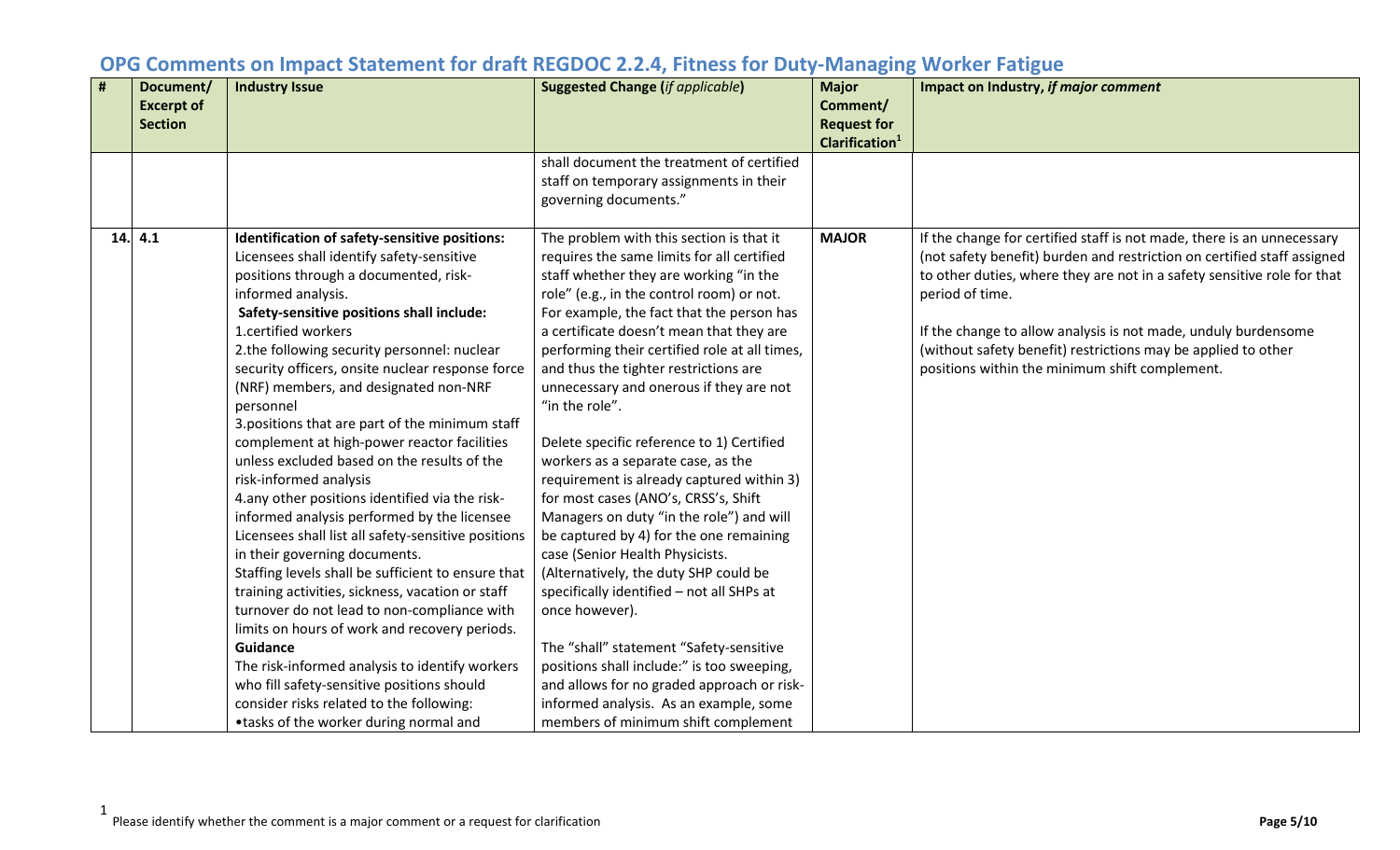|     | Document/         | <b>Industry Issue</b>                                                                                                                                                                                                                                                                                | <b>Suggested Change (if applicable)</b>                                                                                                                                                                                                                                                                                                                                                                                                                                | <b>Major</b>                                     | Impact on Industry, if major comment                                                                                                                                                                                                                                                                                                                                                                                                                                                                                            |
|-----|-------------------|------------------------------------------------------------------------------------------------------------------------------------------------------------------------------------------------------------------------------------------------------------------------------------------------------|------------------------------------------------------------------------------------------------------------------------------------------------------------------------------------------------------------------------------------------------------------------------------------------------------------------------------------------------------------------------------------------------------------------------------------------------------------------------|--------------------------------------------------|---------------------------------------------------------------------------------------------------------------------------------------------------------------------------------------------------------------------------------------------------------------------------------------------------------------------------------------------------------------------------------------------------------------------------------------------------------------------------------------------------------------------------------|
|     | <b>Excerpt of</b> |                                                                                                                                                                                                                                                                                                      |                                                                                                                                                                                                                                                                                                                                                                                                                                                                        | Comment/                                         |                                                                                                                                                                                                                                                                                                                                                                                                                                                                                                                                 |
|     | <b>Section</b>    |                                                                                                                                                                                                                                                                                                      |                                                                                                                                                                                                                                                                                                                                                                                                                                                                        | <b>Request for</b><br>Clarification <sup>1</sup> |                                                                                                                                                                                                                                                                                                                                                                                                                                                                                                                                 |
|     |                   | emergency operating conditions<br>.nature of equipment and material that the<br>worker handles or could handle<br>• actions assigned to the workgroup that could<br>directly cause or contribute to a significant<br>incident or could result in an inadequate<br>response to a significant incident | (e.g. the Shift Advisor Technical, the Shift<br>Resource Coordinator, members of the<br>off-site survey team) may, through<br>analysis, be shown to not be in a safety<br>sensitive position. Instead, it should be<br>revised to say "Safety-sensitive positions<br>shall include the following, unless<br>documented as not safety sensitive<br>through documented risk-informed<br>analysis".<br>If the change requested in section 1.2<br>around refurbishment and |                                                  |                                                                                                                                                                                                                                                                                                                                                                                                                                                                                                                                 |
|     |                   |                                                                                                                                                                                                                                                                                                      | decommissioning workers is accepted, the<br>same wording could be included here for<br>consistency.                                                                                                                                                                                                                                                                                                                                                                    |                                                  |                                                                                                                                                                                                                                                                                                                                                                                                                                                                                                                                 |
|     | 15.   4.2         | Variations in provincial and federal legislation<br>and various collective agreements across the<br>industry make it impossible to implement the<br>requirements identified in item 4.                                                                                                               | Change the limit to 56 hours on average<br>over a period not exceeding 26 weeks.<br>This is derived from existing labour<br>agreement / collective agreement in place.<br>This suggested change provides more<br>protection from fatigue than an annual<br>limit.                                                                                                                                                                                                      | <b>MAJOR</b>                                     | This restriction has the potential for significant unnecessary burden<br>and labour unrest. Restrictions such as identified in item 4 in the US<br>lead to significant "unintended consequences".<br>Compliance would require significant and burdensome changes to<br>existing shift schedules, overtime rules, and would negatively impact<br>on ability to efficiently complete outages. No safety benefit has been<br>identified for such a requirement (no safety problem has been<br>identified with the current limits). |
|     | 16. Section 4.2   | The statement: "Licensees shall ensure that<br>the hours worked do not exceed the following<br>limits:" will result in numerous non-<br>compliances.                                                                                                                                                 | Revise wording to: "Licensees shall<br>ensure that the scheduled hours worked<br>do not exceed the following limits:"                                                                                                                                                                                                                                                                                                                                                  | <b>MAJOR</b>                                     | There will be rare occasions where staff will need to exceed these<br>limits to maintain the minimum complement. There needs to be<br>some flexibility to allow compliance with the licence requirements<br>under such rare occurrences.                                                                                                                                                                                                                                                                                        |
| 17. | Section 4.2       | The statement: "With the exception of shift<br>turnover, all time present at work shall be                                                                                                                                                                                                           | Revise wording to: "With the exception of<br>shift turnover and rest periods (see                                                                                                                                                                                                                                                                                                                                                                                      | <b>MAJOR</b>                                     | Although this is partially covered in section 4.4, it would beneficial to<br>address rest periods in this section as well to prevent unnecessary                                                                                                                                                                                                                                                                                                                                                                                |

1 Please identify whether the comment is a major comment or a request for clarification **Page 6/10**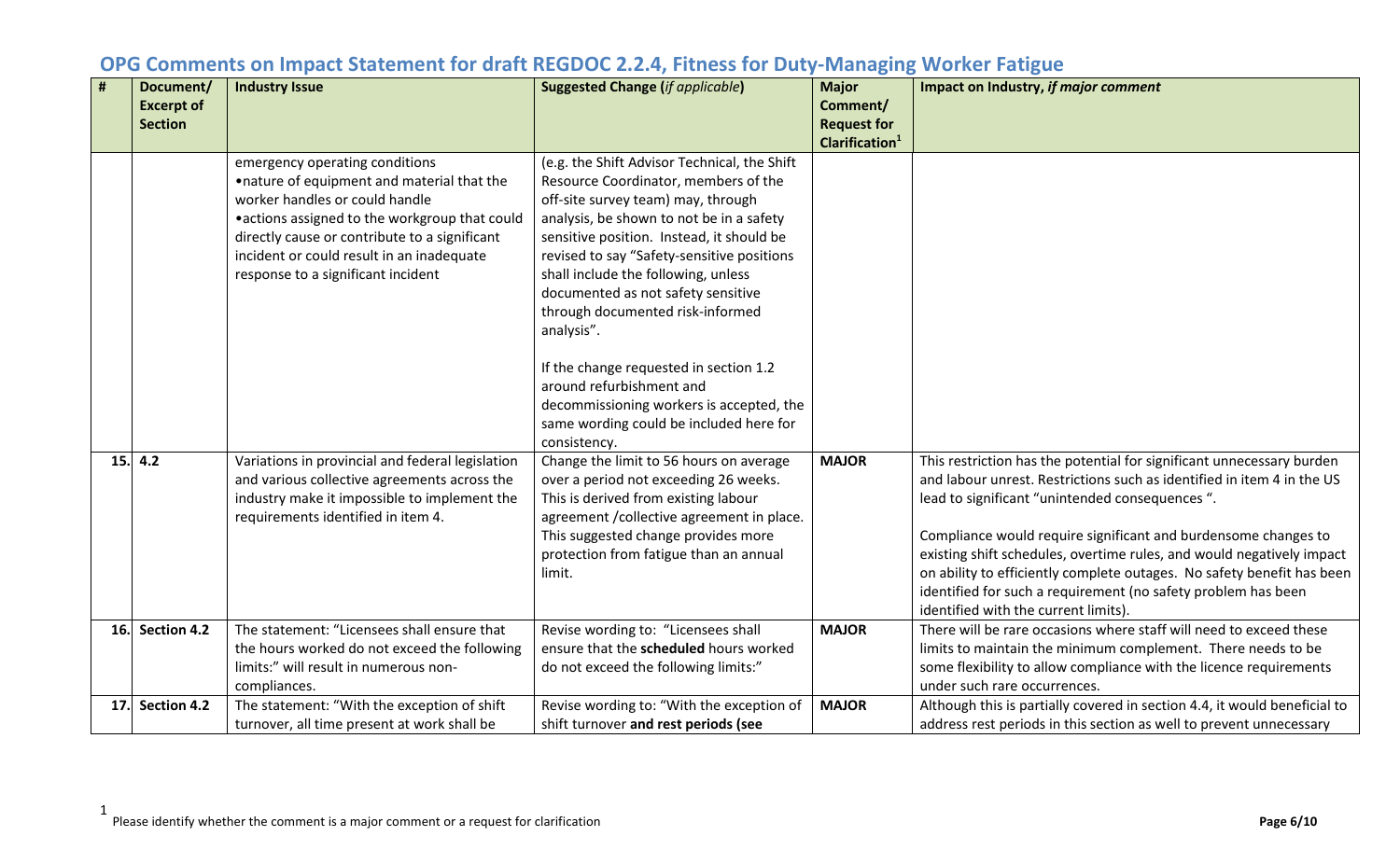| #   | Document/<br><b>Excerpt of</b><br><b>Section</b> | <b>Industry Issue</b>                                                                                                                                                                                                                                                                                                                                                                                                                                                                       | <b>Suggested Change (if applicable)</b>                                                                                                                                                                                                                                                                                                                                                                                               | <b>Major</b><br>Comment/<br><b>Request for</b><br>Clarification <sup>1</sup> | Impact on Industry, if major comment                                                                                                                                                                 |
|-----|--------------------------------------------------|---------------------------------------------------------------------------------------------------------------------------------------------------------------------------------------------------------------------------------------------------------------------------------------------------------------------------------------------------------------------------------------------------------------------------------------------------------------------------------------------|---------------------------------------------------------------------------------------------------------------------------------------------------------------------------------------------------------------------------------------------------------------------------------------------------------------------------------------------------------------------------------------------------------------------------------------|------------------------------------------------------------------------------|------------------------------------------------------------------------------------------------------------------------------------------------------------------------------------------------------|
|     |                                                  | included when determining compliance with<br>the limits in this section" does not take into<br>consideration rest periods. In certain<br>situations additional staff is brought in with<br>rotating rest periods in order to allow staff<br>sufficient rest to manage fatigue.                                                                                                                                                                                                              | section 4.4); all time present at work shall<br>be included when determining<br>compliance with the limits in this section."                                                                                                                                                                                                                                                                                                          |                                                                              | licence non-compliances.                                                                                                                                                                             |
| 18. |                                                  | This document assumes a 3-2-2 twelve<br>rotating continental shift pattern for all<br>licensees .Some licensees currently use a 3-4<br>twelve hour rotating continental shift<br>pattern. The licensees who use a 3-4 twelve<br>hour rotating continental shift pattern cannot<br>comply the requirement to do 4 consecutive<br>night shifts shall not be exceeded cannot<br>comply as it does not allow overtime to be<br>used to cover for vacation , sickness and any<br>other absences. | CNSC needs to revaluate the<br>requirements for hours of work using all<br>continental rotating shift patterns<br>Change requirement to include the<br>implementation of other measures to<br>manage fatigue e.g. NBP has a 3-4 twelve<br>hour rotating continental shift pattern<br>which allows for more rest time between<br>shift sequences to offset the extended<br>shift sequence. Smaller licensees need to<br>be considered. | <b>Major</b>                                                                 | Certain licensees cannot comply . This presents a significant<br>operational and economic impact to certain licensees .US OPEX<br>demonstrated that similar consequences occurred in the US industry |
|     |                                                  | With respect to the requirement Min recovery<br>period for workers doing 8-10 hrs in any 7 day<br>period is 36 hours, industry currently applies<br>legislative limits to 8 and 10 hour shifts<br>.Applying this restriction would have a<br>significant restrictive burden to industry                                                                                                                                                                                                     | Remove the minimum recovery period for<br>workers doing 8-10 hrs in any 7 day<br>period is 36 hours                                                                                                                                                                                                                                                                                                                                   | <b>MAJOR</b>                                                                 | Applying this restriction would have a significant restrictive burden<br>to industry                                                                                                                 |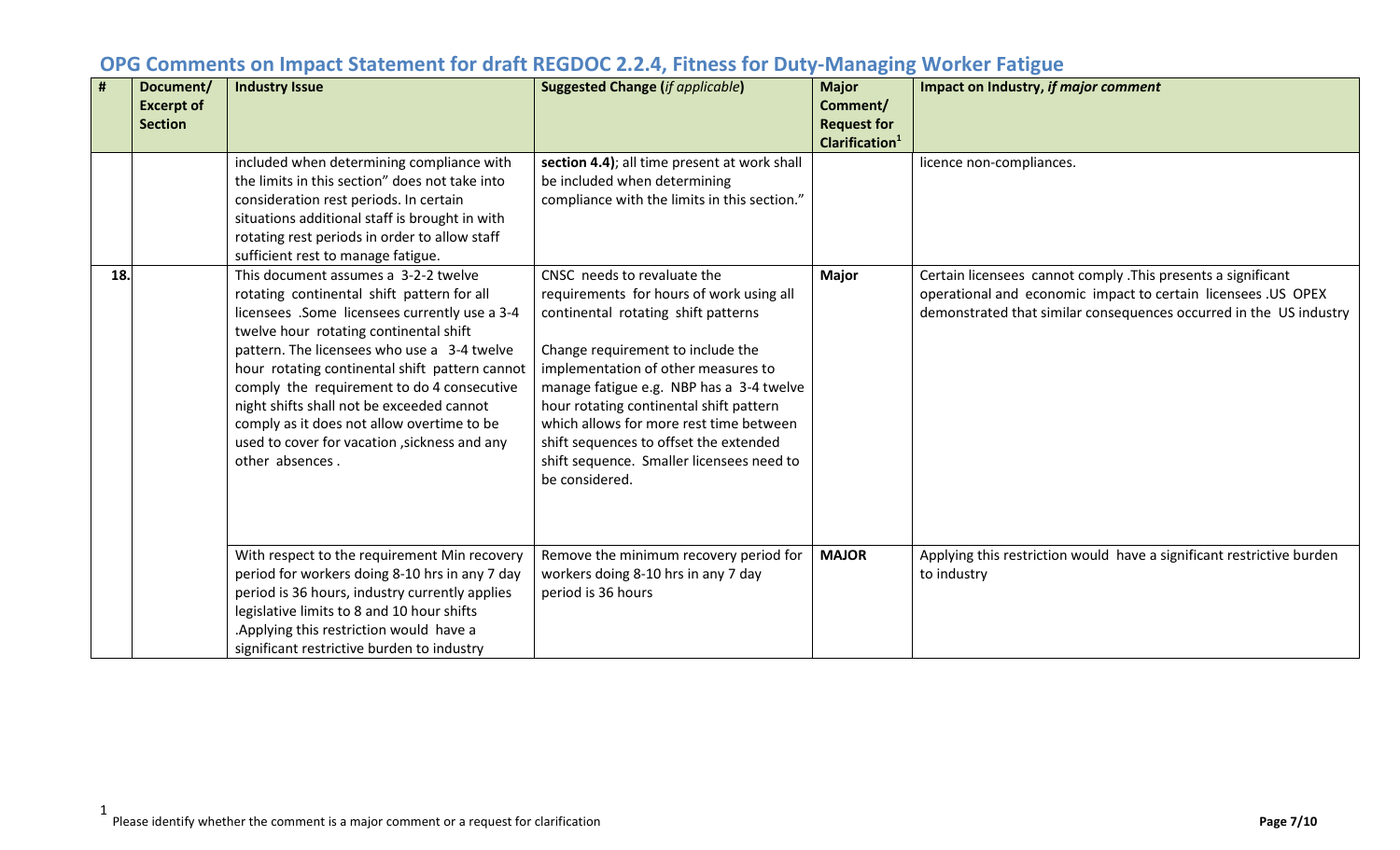| # | Document/<br><b>Excerpt of</b><br><b>Section</b> | <b>Industry Issue</b>                        | <b>Suggested Change (if applicable)</b> | <b>Major</b><br>Comment/<br><b>Request for</b> | Impact on Industry, if major comment |
|---|--------------------------------------------------|----------------------------------------------|-----------------------------------------|------------------------------------------------|--------------------------------------|
|   |                                                  |                                              |                                         | Clarification <sup>1</sup>                     |                                      |
|   |                                                  | A normal work schedule should include 3 or   | <b>Remove</b>                           | <b>MAJOR</b>                                   | See above                            |
|   |                                                  | fewer 12 hrs nights. The document assumes a  |                                         |                                                |                                      |
|   |                                                  | 3-2-2 twelve rotating continental shift      |                                         |                                                |                                      |
|   |                                                  | pattern for all licensees .Some licensees    |                                         |                                                |                                      |
|   |                                                  | currently use a 3-4 twelve hour rotating     |                                         |                                                |                                      |
|   |                                                  | continental shift pattern. The licensees who |                                         |                                                |                                      |
|   |                                                  | use a 3-4 twelve hour rotating continental   |                                         |                                                |                                      |
|   |                                                  | shift pattern cannot comply with the         |                                         |                                                |                                      |
|   |                                                  | requirement for a normal work schedule       |                                         |                                                |                                      |
|   |                                                  | should include 3 or fewer 12 hrs             |                                         |                                                |                                      |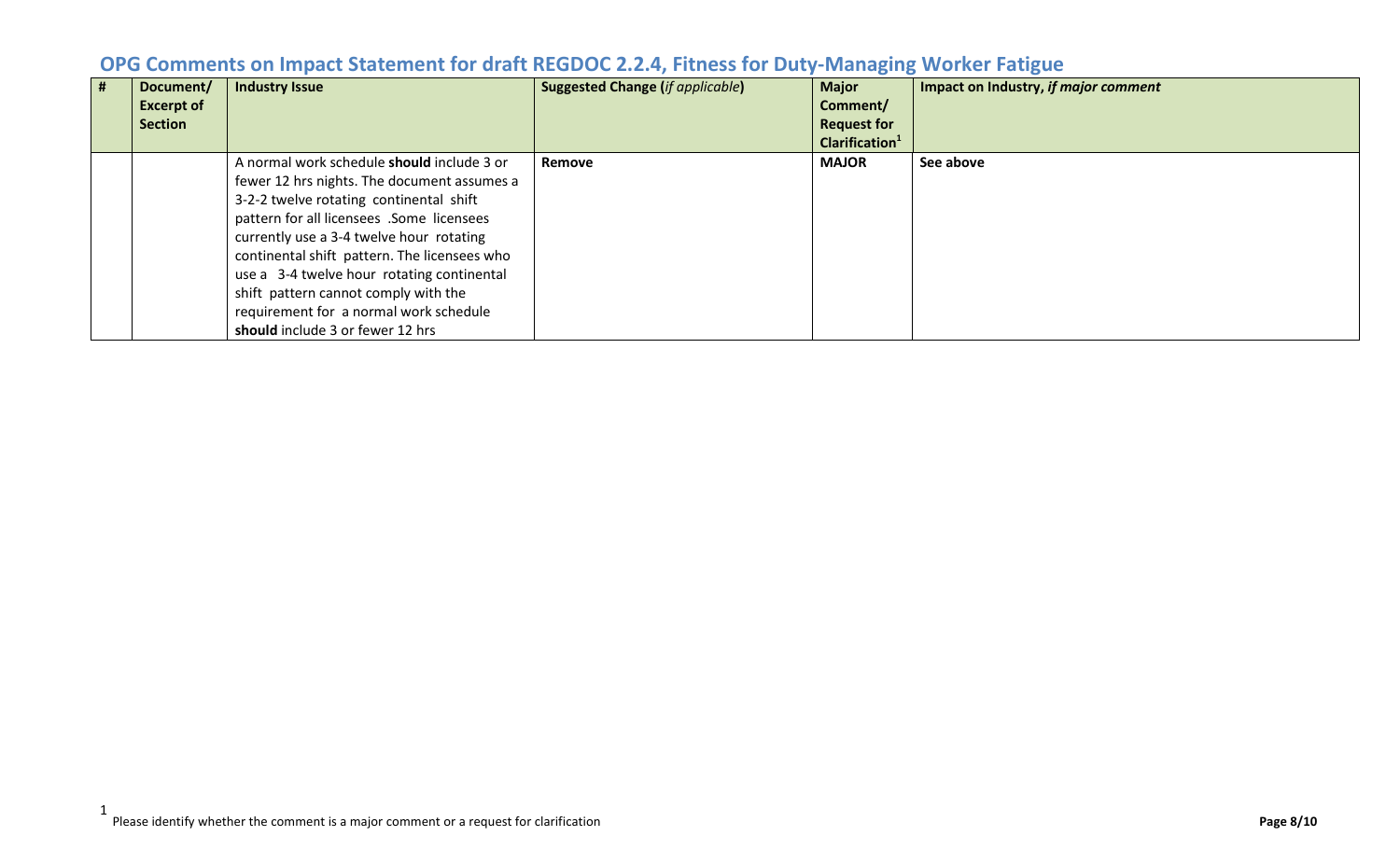| #            | Document/<br><b>Excerpt of</b><br><b>Section</b> | <b>Industry Issue</b>                                                                                                               | <b>Suggested Change (if applicable)</b>                                     | <b>Major</b><br>Comment/<br><b>Request for</b><br>Clarification <sup>1</sup> | Impact on Industry, if major comment                            |
|--------------|--------------------------------------------------|-------------------------------------------------------------------------------------------------------------------------------------|-----------------------------------------------------------------------------|------------------------------------------------------------------------------|-----------------------------------------------------------------|
|              | 19. 4.3                                          | The three categories of shift schedule                                                                                              | Revise "A worker shall be given a                                           | <b>MAJOR</b>                                                                 | These enhancements proposed by industry to the recovery periods |
|              |                                                  | requirements are too complex and                                                                                                    | minimum recovery period of 8                                                |                                                                              | minimize negative operational impacts and unnecessary           |
|              |                                                  | administratively burdensome for little added                                                                                        | consecutive hours free from work                                            |                                                                              | administrative burden for no safety benefit                     |
|              |                                                  | safety benefit.                                                                                                                     | between shifts" to Revise "A worker                                         |                                                                              |                                                                 |
|              |                                                  | shall follow a block of 2 consecutive night                                                                                         | shall be given a minimum recovery                                           |                                                                              |                                                                 |
|              |                                                  | shifts                                                                                                                              | period of 8 consecutive hours free                                          |                                                                              |                                                                 |
|              |                                                  | c).a minimum recovery period of 72 hours                                                                                            | from work between shifts unless                                             |                                                                              |                                                                 |
|              |                                                  | shall follow a block of 3 or more consecutive                                                                                       | required to maintain minimum shift                                          |                                                                              |                                                                 |
|              |                                                  | night shifts                                                                                                                        | complement coverage."                                                       |                                                                              |                                                                 |
|              |                                                  | d).prior to the transition to night shifts:                                                                                         |                                                                             |                                                                              |                                                                 |
|              |                                                  | I .a minimum recovery period of 48 hours                                                                                            | An exception is needed to 4.3 on                                            |                                                                              |                                                                 |
|              |                                                  | shall follow a block of 3 or 4 consecutive                                                                                          | practical grounds: "People normally                                         |                                                                              |                                                                 |
|              |                                                  | day shifts                                                                                                                          | part of a days organization (i.e.,                                          |                                                                              |                                                                 |
|              |                                                  | II. a minimum recovery period of 48 hours                                                                                           | people who do not normally work                                             |                                                                              |                                                                 |
|              |                                                  | shall follow a block of supernumerary 8-hour                                                                                        | shifts), required to work shift                                             |                                                                              |                                                                 |
|              |                                                  | day shifts                                                                                                                          | coverage, are exempt from the time                                          |                                                                              |                                                                 |
|              |                                                  | Guidance                                                                                                                            | off requirement for one shift                                               |                                                                              |                                                                 |
|              |                                                  | A worker should normally be given 11                                                                                                | sequence."                                                                  |                                                                              |                                                                 |
|              |                                                  | consecutive hours free from work between                                                                                            |                                                                             |                                                                              |                                                                 |
|              |                                                  | shifts. A reduced recovery period of 8 hours                                                                                        | 2. Section 2 (over 10 hours and up to 12                                    |                                                                              |                                                                 |
|              |                                                  | should only occur when it encompasses the                                                                                           | hours) should be deleted. There is no                                       |                                                                              |                                                                 |
|              |                                                  | time from 2 a.m. to 6 a.m. and when a worker                                                                                        | safety benefit to this requirement, but                                     |                                                                              |                                                                 |
|              |                                                  | returns to a normal schedule following a shift<br>exceeding 12 hours.                                                               | a large administrative and complexity<br>burden. We already have 60 hrs per |                                                                              |                                                                 |
|              |                                                  |                                                                                                                                     | week and day of rest requirements.                                          |                                                                              |                                                                 |
|              |                                                  | For persons working shifts from 8 to 10 hours:                                                                                      |                                                                             |                                                                              |                                                                 |
|              |                                                  | •a minimum recovery period of 36 hours                                                                                              | 3. Section 3d should be deleted. After 5                                    |                                                                              |                                                                 |
|              |                                                  | should occur in any 7-day period                                                                                                    | day supernumeries (typically for                                            |                                                                              |                                                                 |
|              |                                                  | •the direction of shift rotation should be                                                                                          | training, which is low safety risk), it is                                  |                                                                              |                                                                 |
|              |                                                  | clockwise                                                                                                                           | preferred to bring people in for                                            |                                                                              |                                                                 |
|              |                                                  |                                                                                                                                     | Sunday #1 shift coverage i.e. Saturday                                      |                                                                              |                                                                 |
|              |                                                  | For persons working shifts over 10 hours and                                                                                        | night.                                                                      |                                                                              |                                                                 |
|              |                                                  | up to 12 hours:                                                                                                                     | If that is not acceptable, revise 48 hrs                                    |                                                                              |                                                                 |
|              |                                                  | • a normal work schedule should include 3 or                                                                                        | to 24 hours, and in addition insert "4                                      |                                                                              |                                                                 |
|              |                                                  | fewer consecutive 12-hour night shifts.                                                                                             | or more" as follows: "a block of 4 or                                       |                                                                              |                                                                 |
| $\mathbf{1}$ | Please identify whet                             | neif day shifta are followed by night >bifts ook for clarificance supernumerary …"<br>consecutive calendar days, a limit of 2 night |                                                                             |                                                                              | Page 9/10                                                       |

hift h ld l (f l 2 d hift 4 Ch 2nd t i th fi t